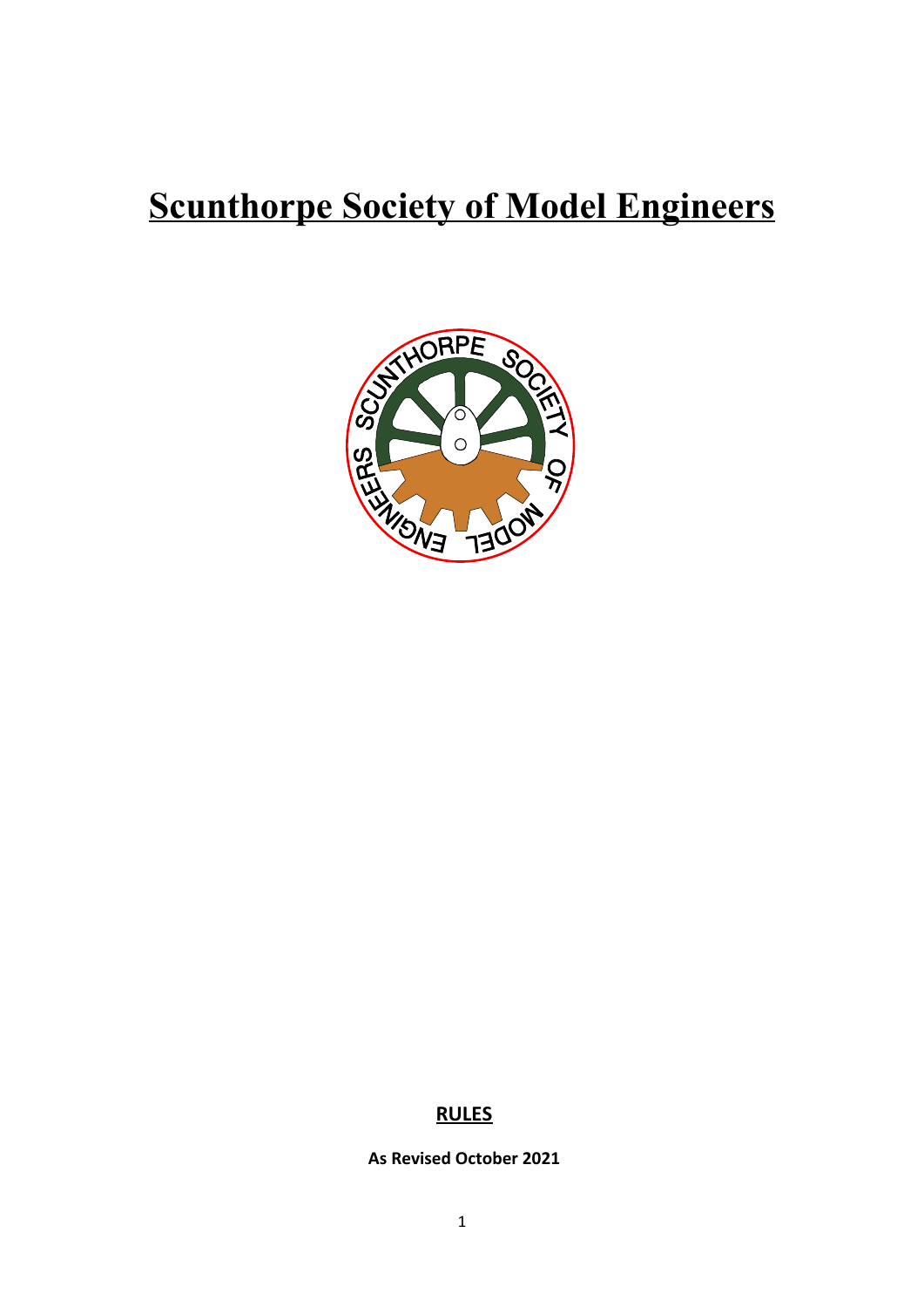1. The name of the Society shall be The Scunthorpe Society of Model Engineers.

2. The aims of the Society shall be to further and promote the hobby of Model Engineering.

3. The Annual General Meeting shall be held on the first Wednesday of each October. In exceptional circumstances it will be held at a Special General Meeting.

4. Membership shall be open to all persons over the age of 12 years. All members to be given a yearly membership card on payment of subscriptions. A member may sponsor a child who will become a supporter of the society from the age of six to eleven years inclusive, and will pay no subscriptions, will not be allowed to vote at any meeting and is not covered by the Society`s insurance. The member is totally responsible for the child.

5. A member must be paid up to date to take part in any meeting, event or activity of the Society and shall have no rights as a member until fully paid up to date. Any member three months in arrears shall cease to be a member and must re-join as a new member. The Secretary and Treasurer shall keep an up to date list of all members paid up to date, and make a list of the names of ceased members. Any member requesting shall be supplied with a list of members within seven days.

6. The subscription rate shall be fixed one month prior to the AGM and will take effect at the AGM. All subscriptions shall be paid yearly and in advance. New members will pay a joining fee of one years subscription. The yearly subscription will be due at the next AGM. The present qualifying Honorary Members (As per the 1984 rule e.g.Honorary members shall be a member 70 years of age or over and have been a paid up member for ten consecutive years.) are exempt from subscriptions, but must attend one meeting or event organized by the society every year to remain an Honorary Member, this includes Vice Presidents. The society shall have no honorary members other than the President and Vice Presidents who are exempt from subscriptions.

7. The Managing Officers of the Society shall be Chairman, Vice Chairman, Secretary, Treasurer and Safety Officer. The Functional Officers ( relating to the railway at Normanby Park ) will be Track Superintendant, Assistant Track Superintendent, Track Marshal, Assistant Track Marshal, and Senior Boiler Inspector. The Society shall also have a President and up to four Honorary Vice-Presidents, (who are not elected. and vacancies do not have to be filled).

7a. The Track Superintendent and Assistant Track Superintendent will be responsible for organising the engineering maintenance and repair of the track and site at Normanby Hall. The Track Marshal and Assistant Track Marshal will be responsible for organising the day to day operation of the track and site at Normanby Hall.

8. The prospective President, Officers and Functional Officers must be proposed and seconded at the AGM (written proposals will be accepted if presented to the Secretary before the start of the meeting). and elected by a majority decision. Any position that becomes vacant between AGMs shall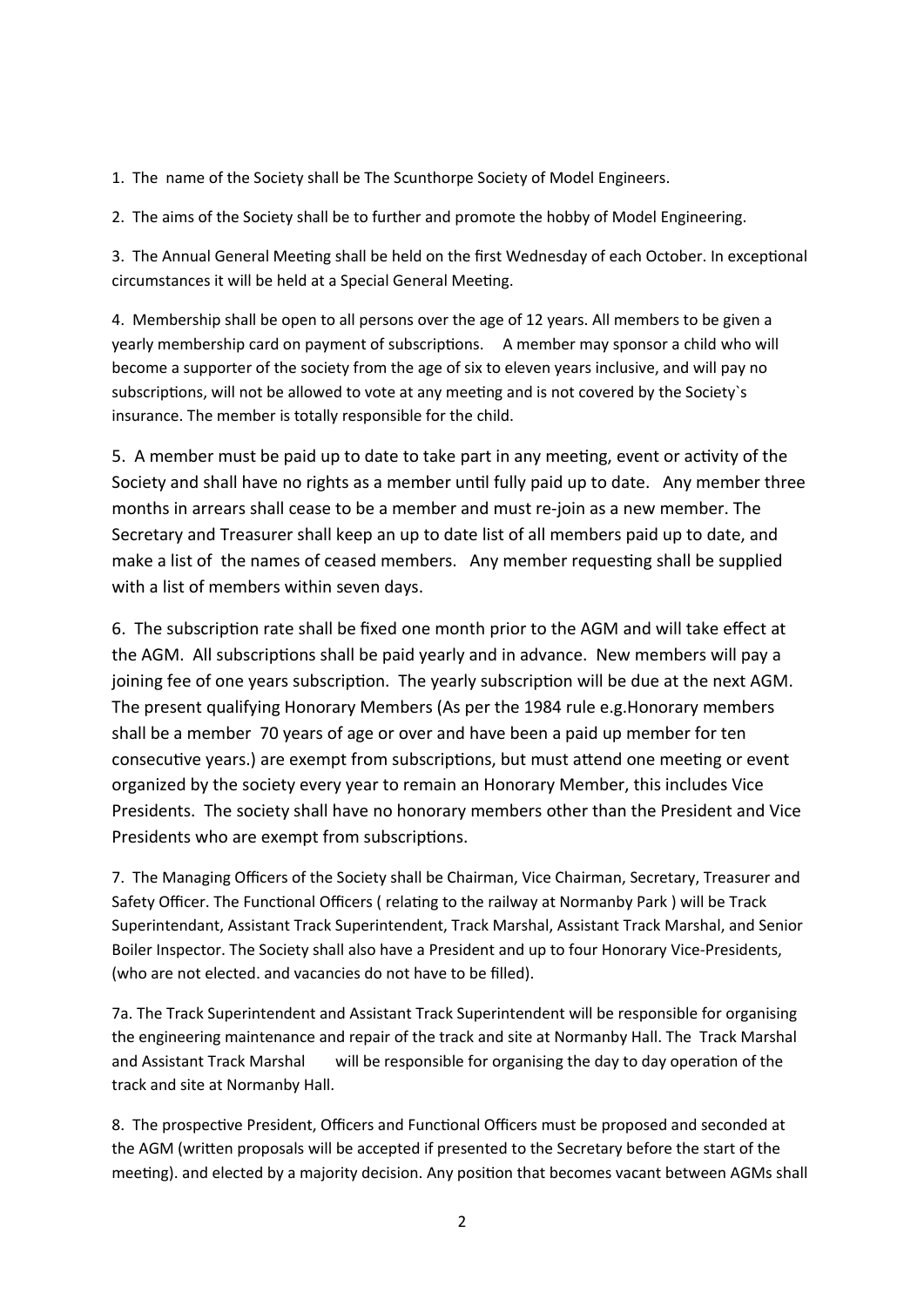be filled at a Special General Meeting as above procedure. The Vice Presidencies are for service to the Society and are for as long as the Society sees fit.

9. A quorum for a General meeting of the Society shall consist of six members plus two officials.

10. An emergency meeting may be called at the request of the Chairman or Acting Chairman, or on written request of three members to the Secretary or Chairman. Such meeting to be held within 14 days.

11. The Chairman of the meeting shall have the casting vote at any meeting.

12. Proposed rule alterations must be written and in the hands of the Secretary so that they can be read out at the General Meeting prior to the AGM or to a General Meeting called for that purpose. Rule alterations may only be made at an AGM or a Special Meeting called for that purpose. All alterations must be carried by a majority vote of members present and take effect from that day.

13. No person may use the name of the Society for any activity or venture, whether for gain or otherwise, without permission of the Society.

14. Operation;-Models, Miniatures and Machinery.

At any event organised or attended by the Society the following must be observed.

- A) Members must have available for inspection proof of third party liability insurance. This can be as a fully paid up member of the Society or an independent insurance certificate.
- B) Each Model/Miniature with boiler operation must have a current valid boiler certificate.
- C) A current DISC as issued by the Southern Federation of Model Engineering Society`s shall be accepted as proof of both insurance and boiler certificate being valid.
- D) Visitors operating any Model, Miniatures or Machinery must provide proof of current boiler certificates and insurance as appropriate and sign the Visitors Book as prescribed by the Southern Federation.
- E) At any event or operation by the Society the decision of the Safety Officer is final. Any member(s) who wish to contest this decision may do so at the next General Monthly Meeting where the decision of the Society will be final.

15. Members involved in any event or activity who bring children or friends who are not members including supporter members are their responsibly and at their own risk and are not covered by the Society`s insurance, therefore the Society accepts no responsibility for them. Members should make sure their guests abide by the Society`s rules.

16. A set of rules, which will be posted in the Running Shed shall be drawn up for any railway operated by the Society and shall be binding on members as if they were part of these rules.

17. Smoking is not allowed in any building that the Society may use as prescribed by law.